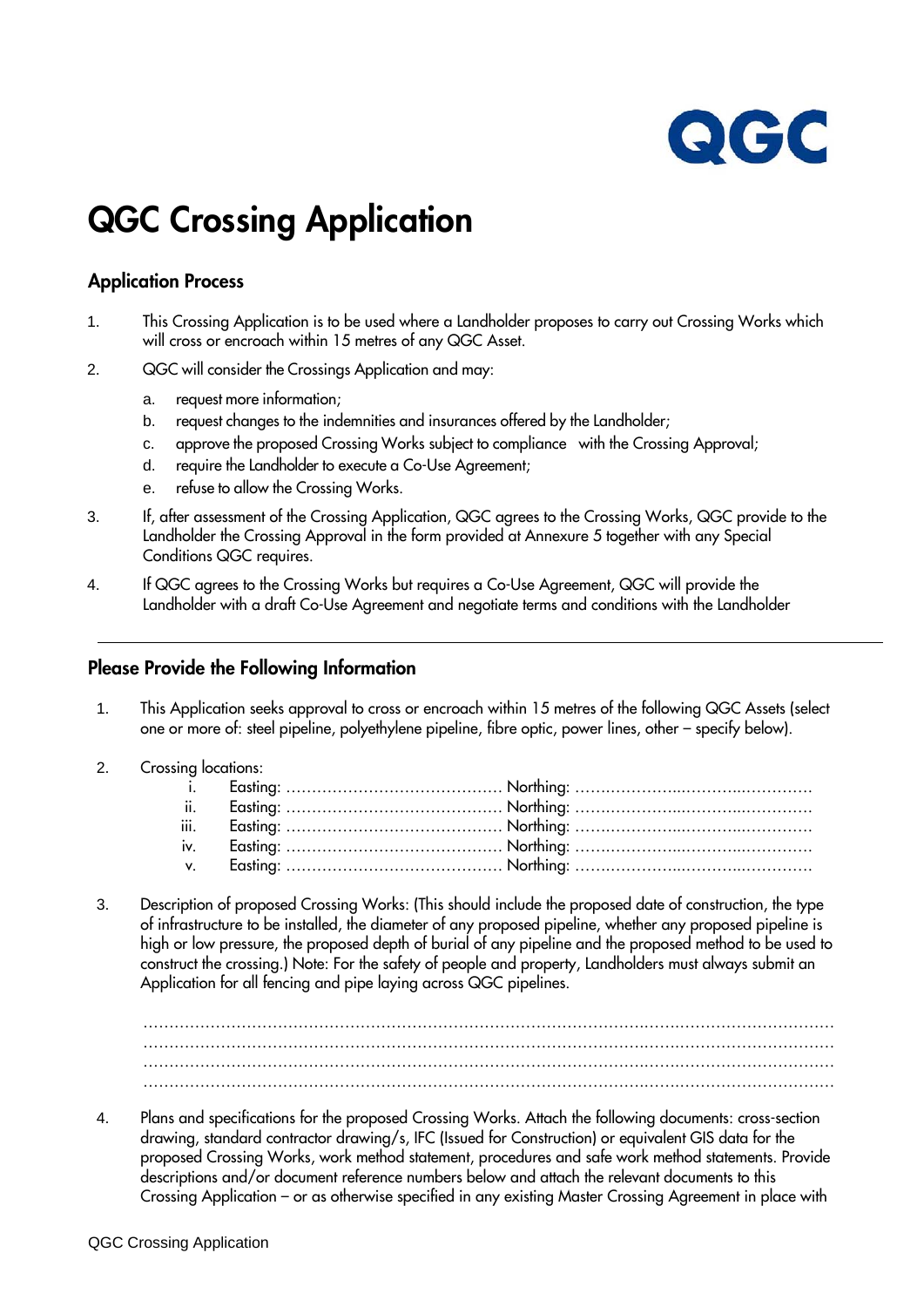

QGC. The relevant Australian Standard is AS 2885.

5. Provide insurance cover details. Attach Certificates of Currency to this Application. This section is not required if the Landholder is a party to a Master Crossing Agreement in place with QGC.

| ă. | Workers compensation insurance              |
|----|---------------------------------------------|
| b. |                                             |
| Ċ. | Third Comprehensive motor vehicle insurance |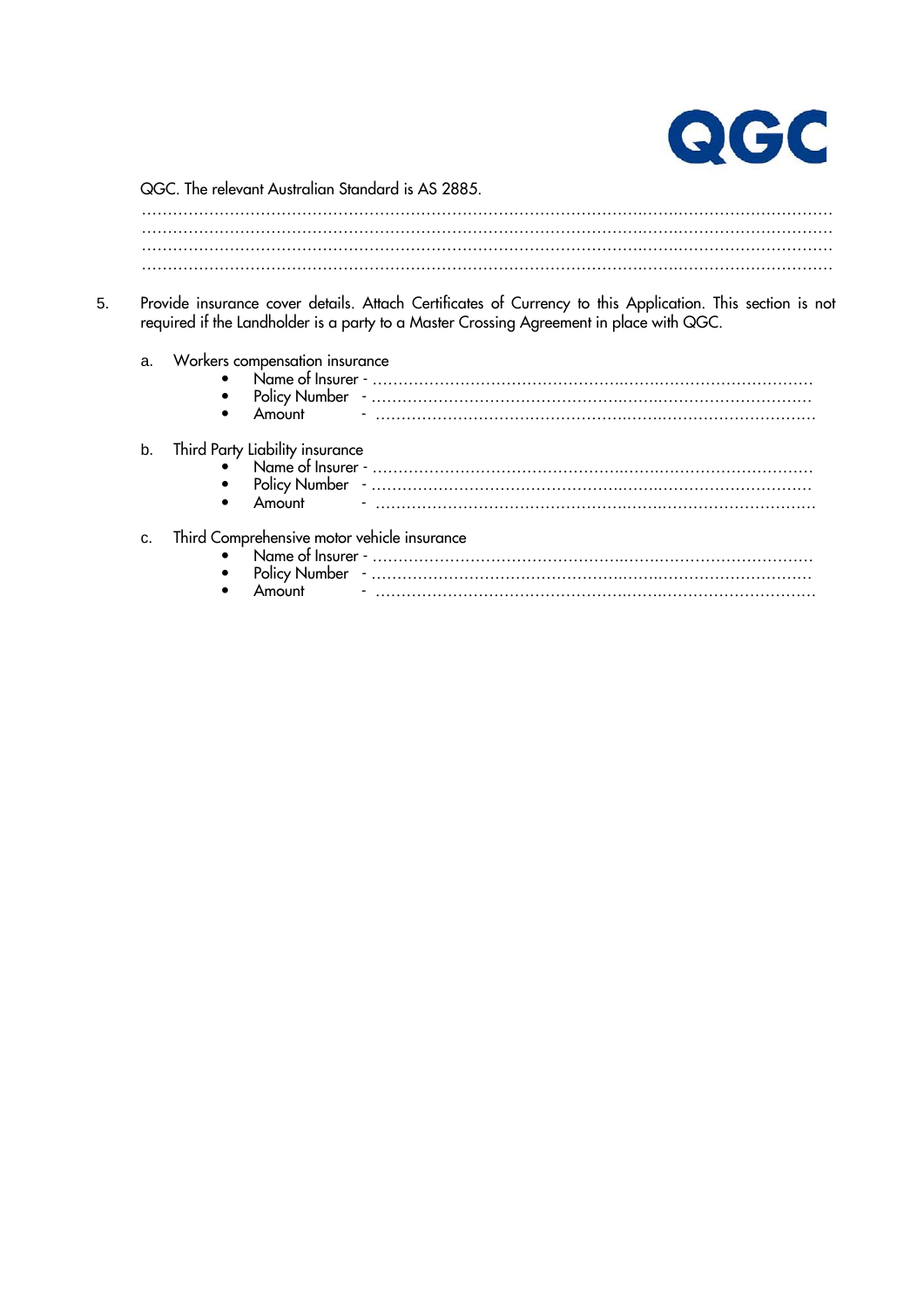

#### **Landholder acknowledgements**

- 1. The Landholder acknowledges having understood QGC's Dial Before You Dig information in relation to the proposed Crossing Works, consisting of:
	- a. the map of existing QGC infrastructure in the area of interest as detailed in Annexure 1;
	- b. the disclaimer for the use of the Dial Before You Dig map as detailed in Annexure 2;
	- c. this Crossing Application;
	- d. QGC's excavation and trenching procedure detailed in Annexure 3;
	- e. QGC's Guidelines for Work Near QGC Pipelines as detailed in Annexure 4;
	- f. QGC's standard Crossing Approval, including as-built requirements as detailed in Annexure 5; and
	- g. QGC's explanation of the crossing approval process and likely timeframe for approval.
- 2. The Landholder acknowledges having received, read and understood QGC's Dial Before You Dig information in relation to the proposed Crossing Works, consisting of:
	- a. the provision of this Dial Before You Dig response and attachments by QGC does not authorise any activity, including the Proposed Crossing Works;
	- b. the information in the Dial Before You Dig response and attachments may not be accurate and must not be relied upon by the Landholder to carry out any activity, including the proposed Crossing Works;
	- c. the Landholder has made his own enquiries and has satisfied himself about all legal requirements, all local conditions and all matters relevant to the proposed Crossing Works.

#### **Defined Terms**

**Co-Use Agreement** means an agreement negotiated by QGC and the Landholder to approve and regulate the Crossing or encroachment of assets owned or operated by the Tenement Holder and the Landholder.

**Crossing** means Crossing Works which cross above or below or encroach with 15 metres of any QGC Assets.

**Crossing Approval** means the Crossing Approval detailed in Annexure 5 together with any special conditions or amendments negotiated between the parties.

- **Crossing Works** means the activities and structures which QGC authorises the Landholder, by way of Crossing Approval, to carry out, construct, operate and maintain.
- **Dial Before You Dig** means the national referral service for information on locating underground utilities designed to prevent damage and disruption third party infrastructure.
- **Guidelines for Work Near QGC Pipelines** means the guidelines detailed in Annexure 4 as may be amended from time to time by the Tenement Holder.
- **Land** means the land described as [insert].
- **Landholder** means the registered owner of the Land.
- **Landholder Agent** means by the Landholder's employees, contractors, sub-contractors, agents and other representatives.

**Permit to Work** means the Tenement Holder will provide the Landholder the principles, procedures and rules for the QGC Permit to Work System to assist all parties in carrying out works in accordance with safe working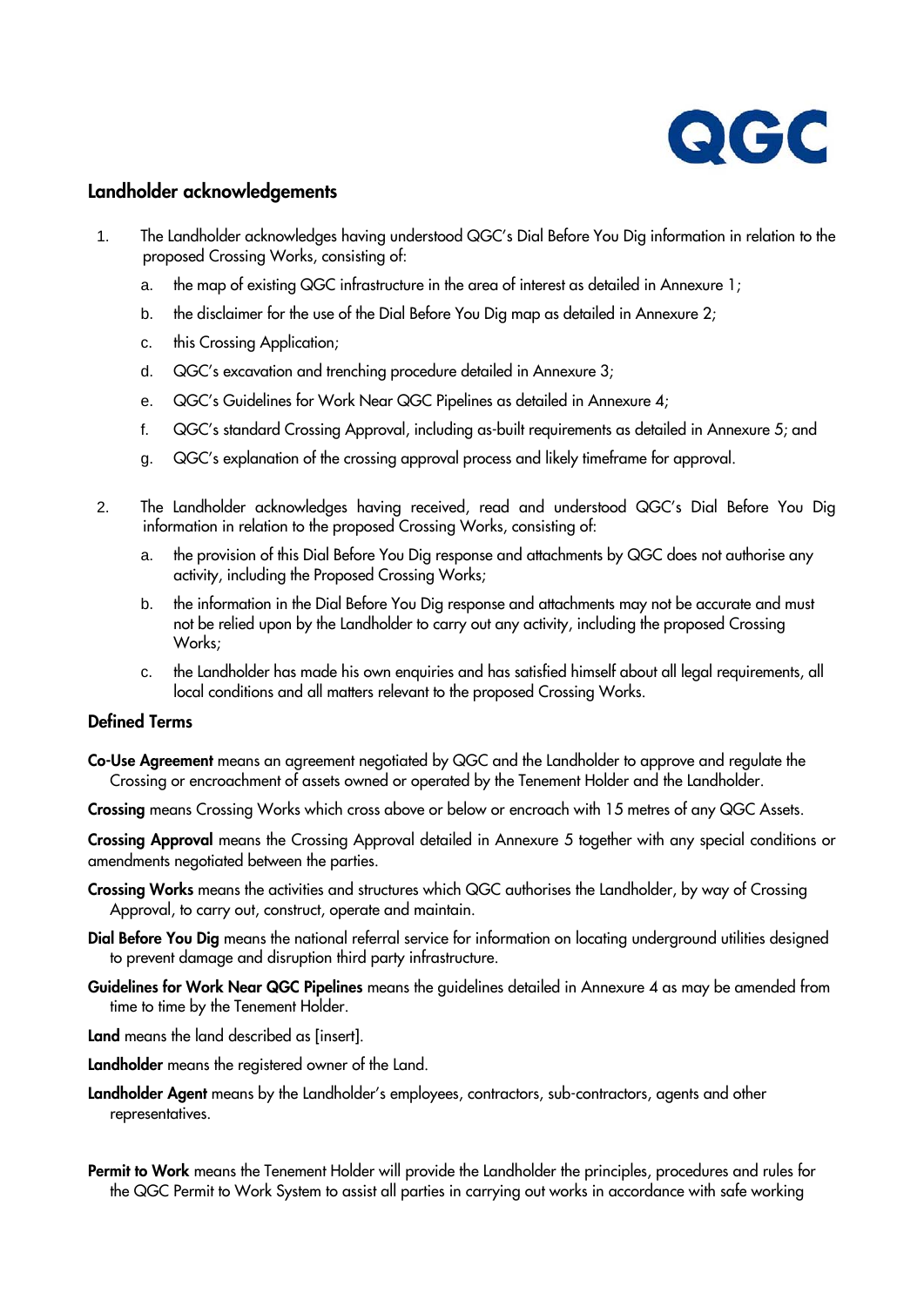

practices. The Permit to Work system complies with all relevant legislation and is to be used in conjunction with all applicable legislation for the work being conducted including Codes of Practice and relevant Australian Standards.

**QGC** means QGC Pty Ltd ACN 089 642 553.

**QGC Assets** means steel pipelines, polyethylene pipelines, power lines, fibre optic cables and any other lineal infrastructure constructed and operated by or on behalf of QGC and its associated companies.

**Tenement Holder** means [insert].

#### **Landholder**

Signed by (Insert Landholder) in the presence of

Signature of witness Signature of Landholder

Name of witness

**Date** 

 $\ddot{\phantom{a}}$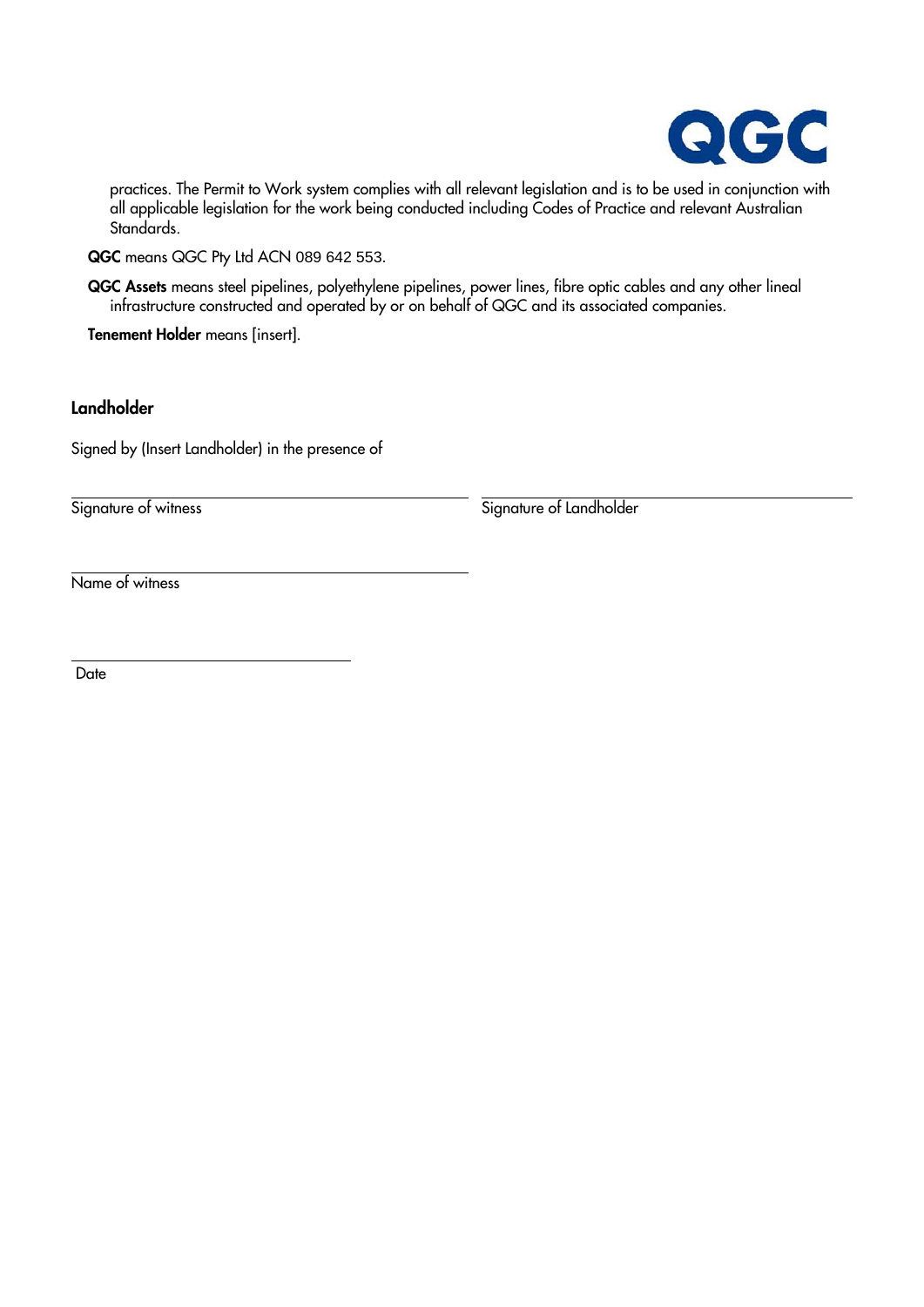

### **Annexure 1: Crossing Map**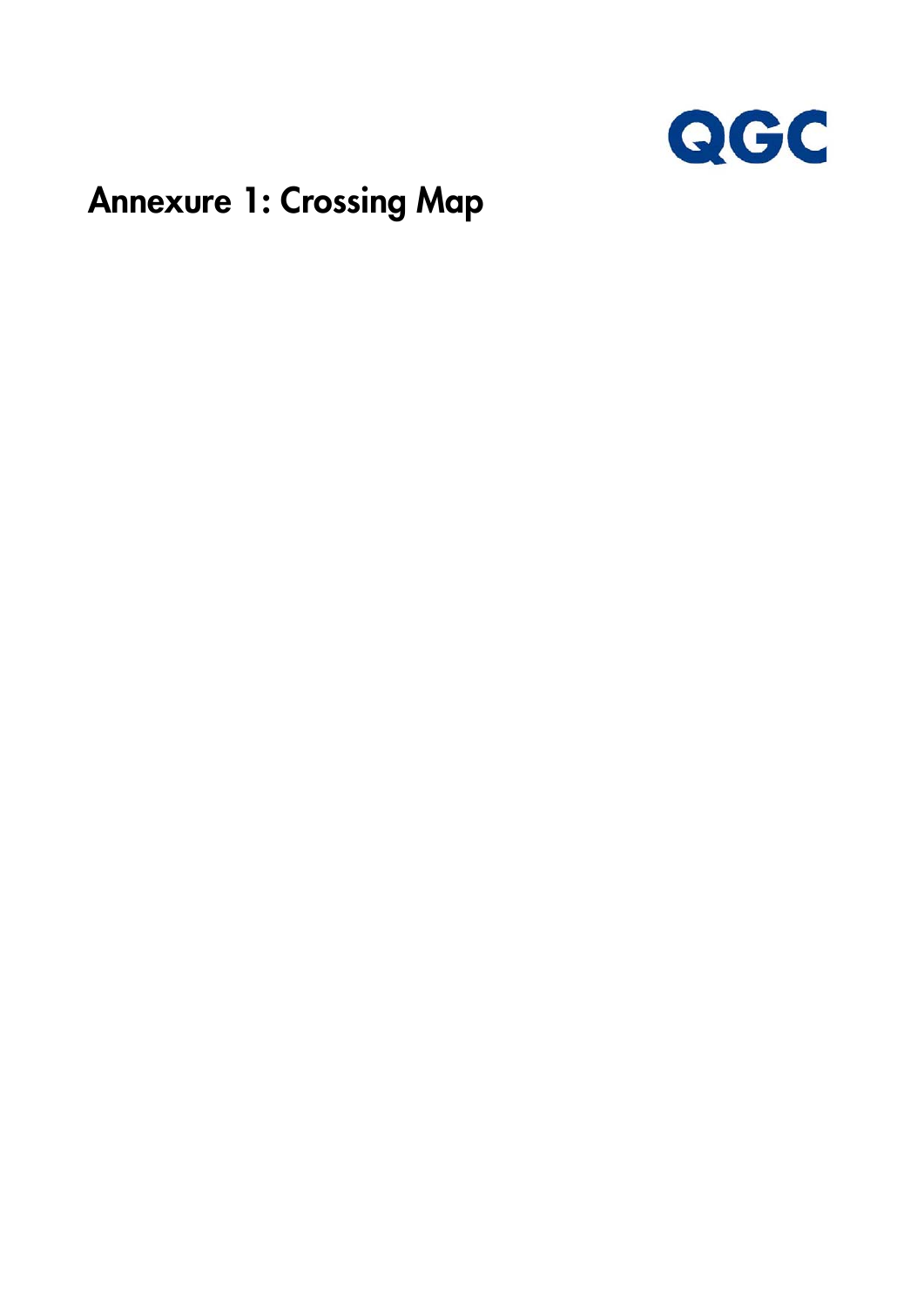

### **Annexure 2: Crossings Disclaimer**

Following a referral from the Dial Before You Dig service, QGC prepares and discloses plans, drawings and data (together the "Information") on the approximate presence or location of the QGC Assets to the Landholder who intends to undertake excavation works in the same geographical area (including without limitation excavation in the vicinity of QGC's pipelines).

In consideration of the Landholder's application for, and receipt of the Information, the Landholder agrees and acknowledges that:

#### **1. Duty of Care**

Any party who undertakes excavation in the vicinity of QGC's Assets has a legal duty of care that must be observed. This legal obligation requires all parties to adhere to a standard of reasonable care while performing any acts that could foreseeably harm QGC's Assets.

#### **2. Disclaimer**

QGC discloses the Information to the Landholder, strictly on the basis that, to the maximum extent permitted by law:

- (a) QGC, its officers, employees and agents will not be liable for any actions, damages, liabilities, losses, claims, demands, costs or expenses (including consequential losses) or any other proceeding whatsoever arising out of, or in connection with, the use of or reliance on the Information supplied to the Landholder, its servants or agents; and;
- (b) the Landholder releases and discharges QGC, its officers, employees and agents from any actions, damages, liabilities, losses, demands, claims (in contract, tort, statute or otherwise) or any other proceedings the Landholder may have or, but for this release, might have had, arising out of, or in connection with, the use of or reliance on the Information supplied to the Landholder.

#### **3. Indemnity by the Landholder**

To the maximum extent permitted by law, the Landholder indemnifies and keeps indemnified QGC, its officers, employees, agents and related bodies corporate against any actions, damages, liabilities, losses, demands, claims, costs or expenses (in contract, tort, statute or otherwise) or any other proceedings the Landholder may have or, but for this indemnity, might have had, arising out of, or in connection with:

- (a) the provision of the Information by QGC to the Landholder;
- (b) the use of the Information by the Landholder; or
- (c) the reliance on the Information by the Landholder.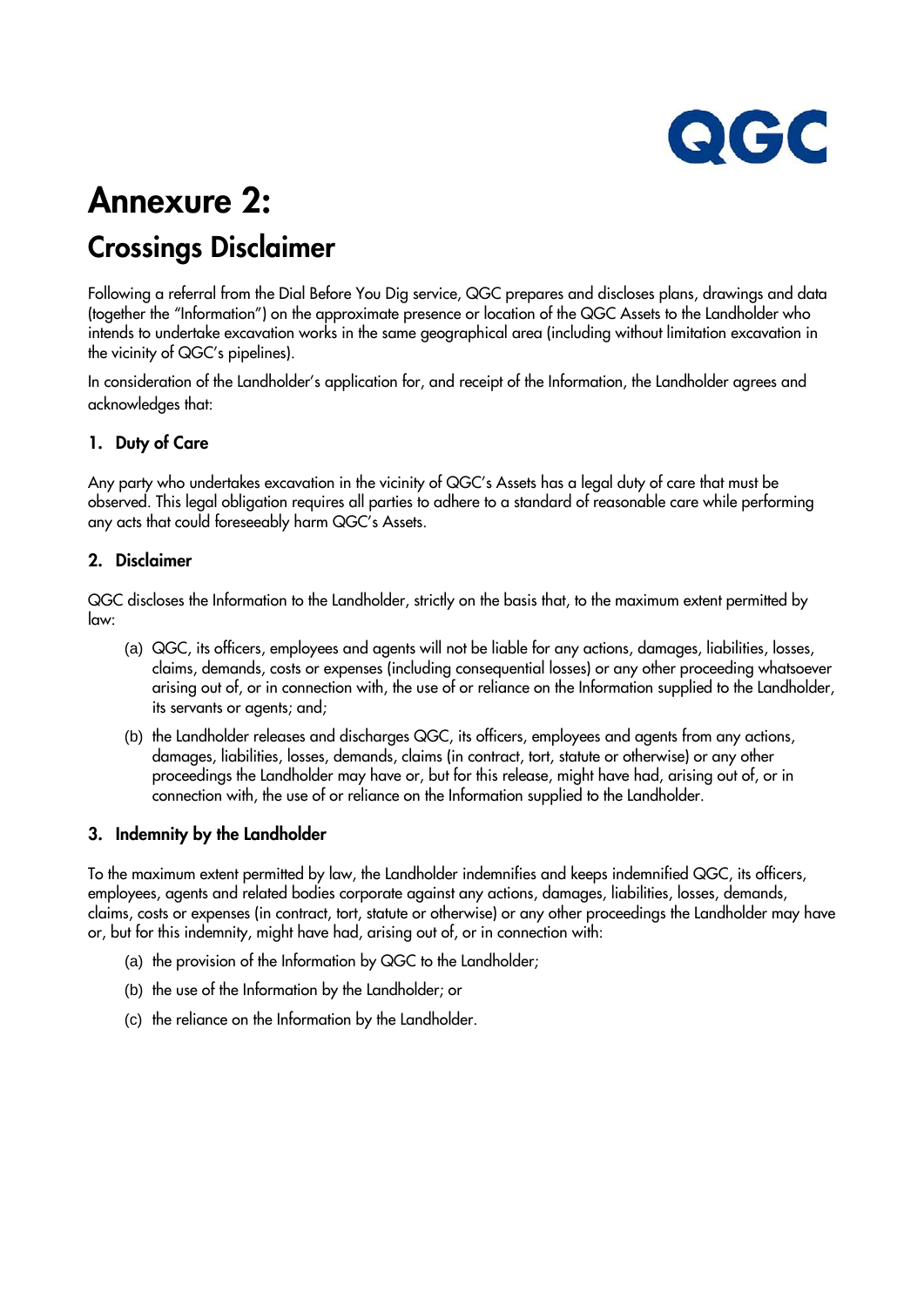

#### **4. No Representation or Warranty by QGC**

Whilst QGC has taken reasonable steps to ensure that the Information supplied to the Landholder is accurate, the Information is provided by QGC to the Landholder strictly on the condition that no assurance, representation, warranty or guarantee (express or implied) is given by QGC in relation to the Information (including without limitation quality, accuracy, reliability, completeness, currency, sustainability or suitability for any particular purpose) except that the Information has been disclosed in good faith.

#### **5. QGC Approval to Undertake Excavation Works**

Under the *Petroleum and Gas (Production and Safety) Act 2004* (Qld), QGC is issued with petroleum authorities. This authority gives QGC powers to limit third party activities on and in the vicinity of its pipelines. A Landholder that intends to perform any works in the vicinity of QGC's Assets (including without limitation QGC's pipelines) must have prior approval from QGC before commencing any work.

The Landholder acknowledges and agrees that:

- (a) the provision of the Information by QGC does not constitute approval or consent for the Landholder to proceed with any planned excavation works in the vicinity of QGC's Assets;
- (b) the Landholder or the third party undertaking the excavation work must have an access authority issued by QGC personnel before the work can commence;
- (c) any referral to approval or consent in this document means approval in writing from QGC; and
- (d) where the Landholder intends to undertake any work on a QGC easement or within the vicinity of QGC's Assets, the Landholder must in addition to the written approval comply with all and any additional specifications imposed on the Landholder by QGC.

#### **6. Non Compliance**

In the event that the Landholder has prior approval from QGC to undertake excavation works and damage occurs to any of QGC's Assets, the Landholder must contact QGC immediately. If the situation is at all life threatening, contact the Emergency Services on 000.

QGC reserves all rights to recover compensation for loss or damage caused by interference or damage, including consequential loss and damages to its assets, infrastructure or other property (including without limitation QGC's pipelines).

Penalties apply under the *Petroleum and Gas (Production and Safety) Act 2004* (Qld) for third parties who carry out works near QGC's Assets without QGC's consent and/or authority: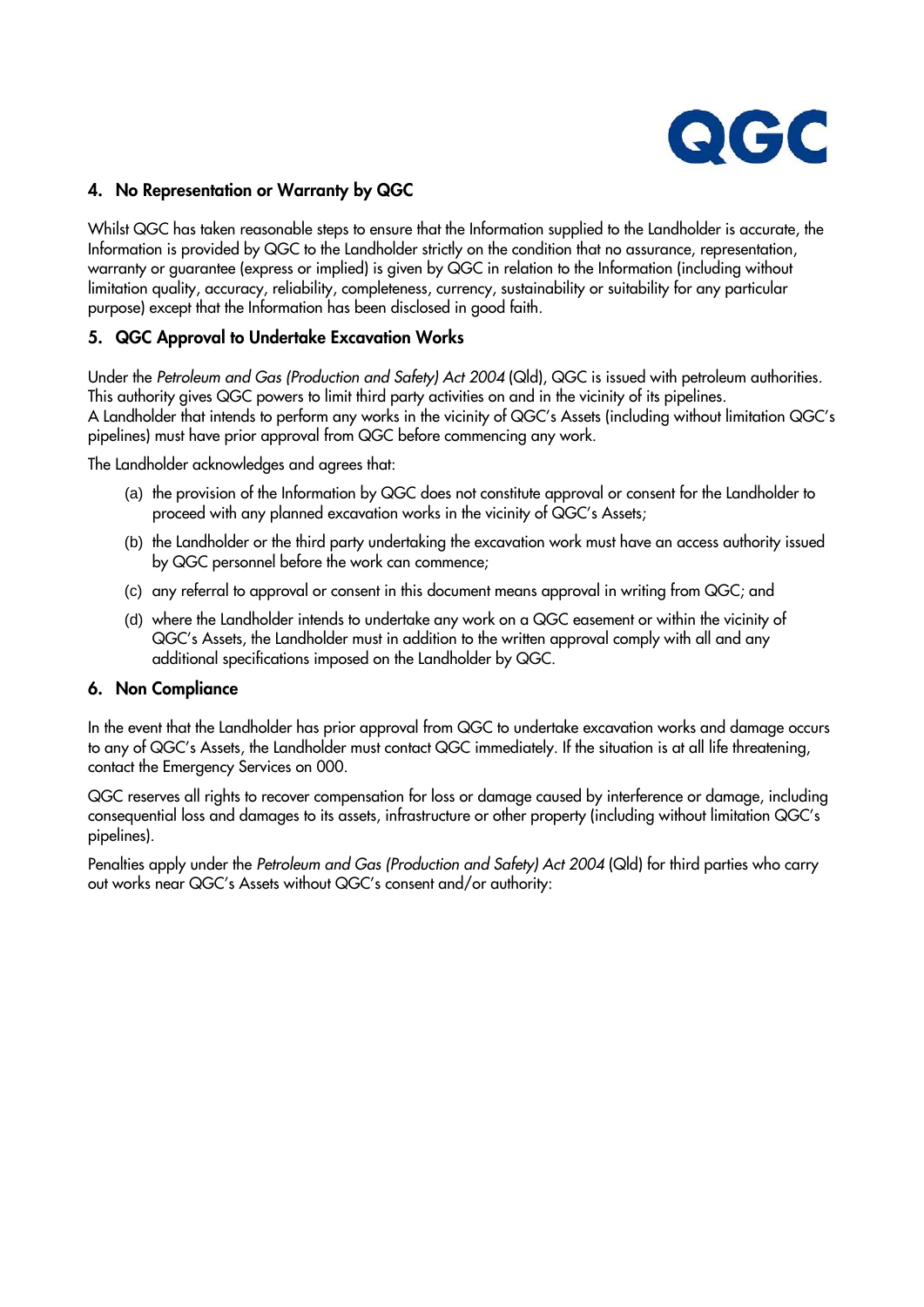

# **Annexure 3: Excavation and Trenching Procedure**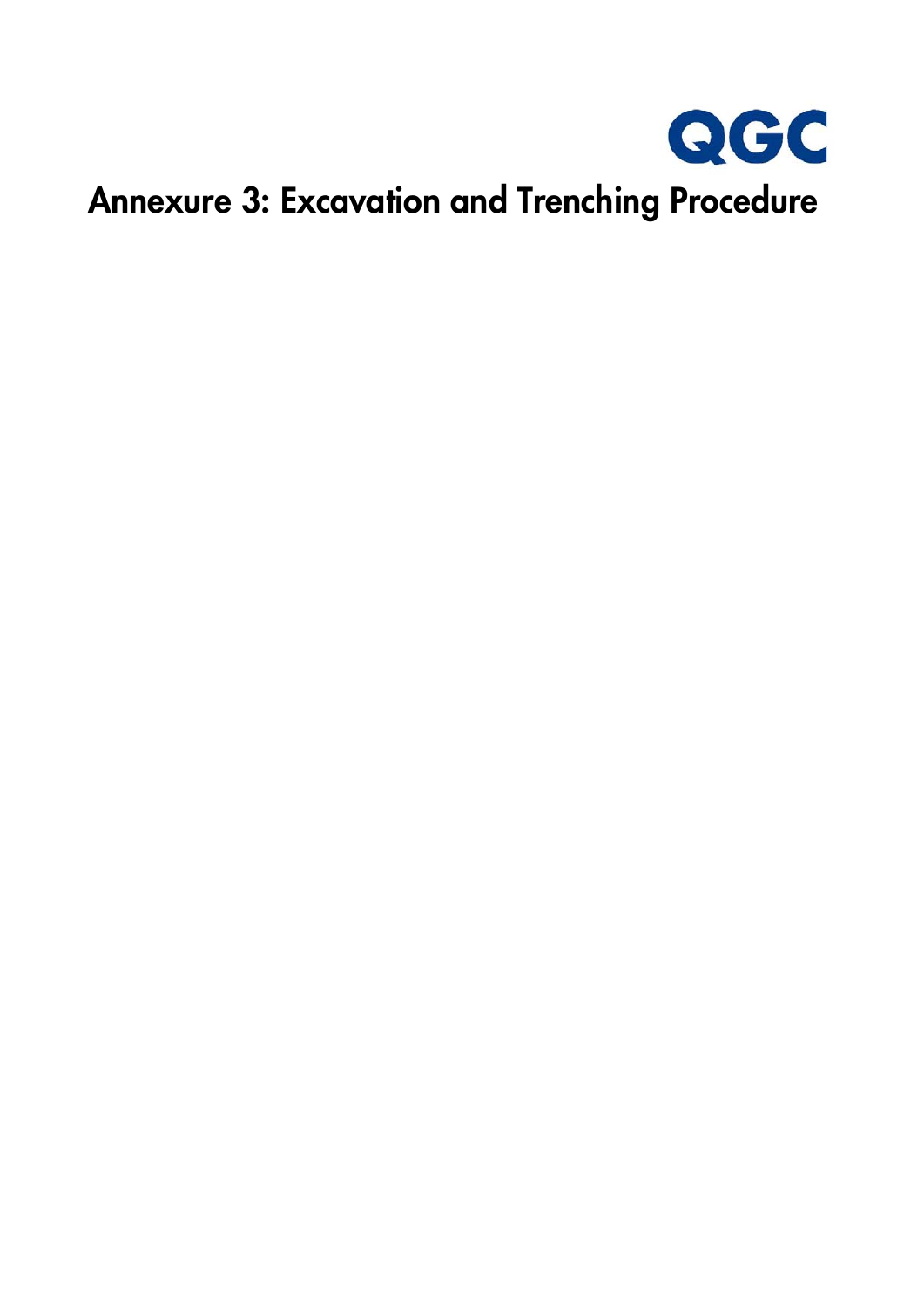

## **Annexure 4: Guidelines for Work Near QGC Pipelines**